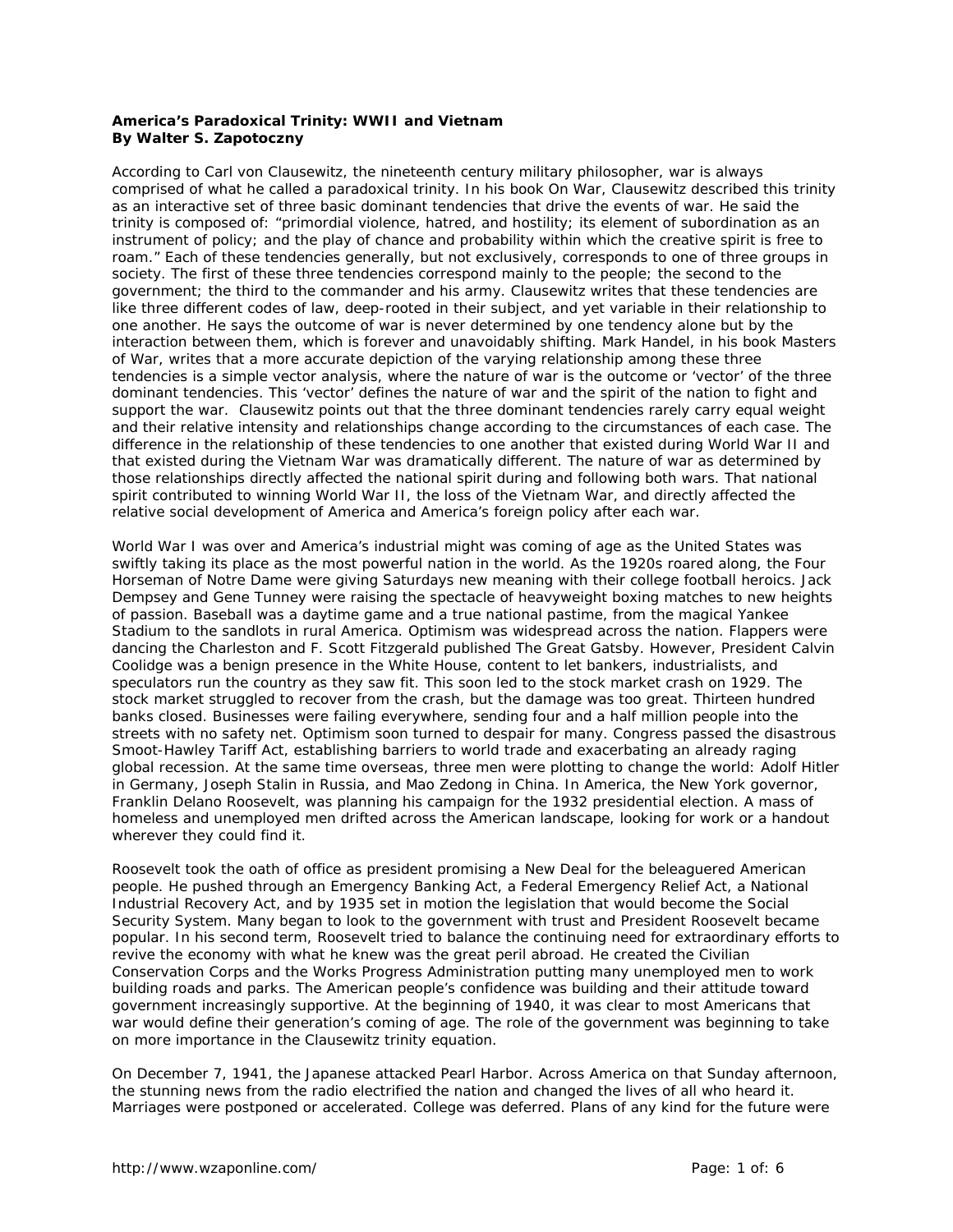calibrated against the quickening pace of the march to war. American young men were enlisting in the military by the hundreds of thousands. Farm kids from the Great Plains who never expected to see the ocean in their lifetimes signed up for the Navy; brothers followed brothers into the Marines; young daredevils who were fascinated by the new frontiers of flight volunteered for pilot training. Single women poured into Washington to fill the exploding need for clerical help as the political capital mobilized for war. Other women, their husbands or boyfriends off to basic training, learned to drive trucks or handle welding torches. The old rules of gender and expectation changed radically with what was now expected of this generation. The scope of the national involvement was reflected in the numbers. By 1944, twelve million Americans were in uniform. War production represented 44 percent of the Gross National Product; there were almost nineteen million more workers than there had been five years earlier, and 35 percent of them were women. People's passions were aroused by the attack on Pearl Harbor and the trinity equation was beginning to change.

During the Second World War, the various outlets of popular culture behaved almost entirely as if they were the creatures of the government, it is hardly surprising to find that they spoke with one voice. Together with skepticism, irony, and doubt, an early casualty was a wide variety of views about current events. Radio, popular music, films, and magazines conveyed the same optimistic messages about the war. During the war, the average listener spent four and a half hours a day attending to what came out of the speaker, and when something especially significant was expected, one sat in front of the radio and looked at it intently. What came from it was thoroughly censored, and it was puritan, uncorrupted, and decisively optimistic.

World War II saw newspapers and radio reign supreme in war coverage, and not coincidentally, it was one of the most popular wars in American history. Even when the home front was battle weary, there was a consensus in the country that people were fighting for a common goal. That goal was to aid American allies in Europe and defend their interests in the Pacific arena. The government, acknowledging strong isolationist feelings in the country, tried to emphasize the importance of the war's aims. "In 1941, the United States went to war under the banner of 'the people's war.' The Roosevelt government's rhetoric and imagery invoked a democratic inclusiveness in contrast to the Axis' exclusivity and domination. The byword for the war effort became 'unity'." World War II was a war of consensus building. One factor aiding this effort was certainly the end of the Great Depression, which the county was suffering under when it entered the war. Another was a constant stream of war propaganda designed to keep public opinion high and morale good.

In the midst of administrative efforts to create unity, the press was no exception. The main pipelines of information for the American public were newspapers and radio. Radio in particular came into its own during the war. World War II was to be radio's hour of greatness in the light of history. Edward R. Morrow, broadcasting from London, told an American public the story of the war and tried to paint the picture with words.

Newspaper reports, which had to pass censors, were typically dispatched from the front like this one, "This is it! D-Day and What Followed" by *New York Herald Tribune* correspondent Joseph Driscoll. He emphasized the bravery of the troops. He marveled at the courage of his fellow Americans. I saw boys wounded and lying around for hours without even a moan out of them'. Even when newspaper reports tried to tell of the carnage and human loss in the war, thanks to censorship by the Office of War Information, they lacked the pictures to do so.

Both radio and newspapers were mediums, which did not have the same power television images, did in creating dissention among the public. Radio did have some similarities to television. It was a medium that made a more personal connection with its audience because it literally spoke to them and it was a means of relatively instant communication. Yet, the disembodied radio voice speaking to the audience had to emphasize the story aspect of the news and did not have television's power to hit the public with the visual reality of war's human tolls.

Television was not a player in the second world war. In the middle of the war, 1942, there were only 8,000 television receivers in the nation. But people recognized the power of images to turn public opinion. Part of the reason for the war's continuing strength on the home front was the Office of War Information's ability to suppress pictures of the American dead for the first two years of the war. In these popular collections of photographs, no matter how severely wounded, Allied troops are never shown suffering what was termed, in the Vietnam War, traumatic amputation. Everyone has all his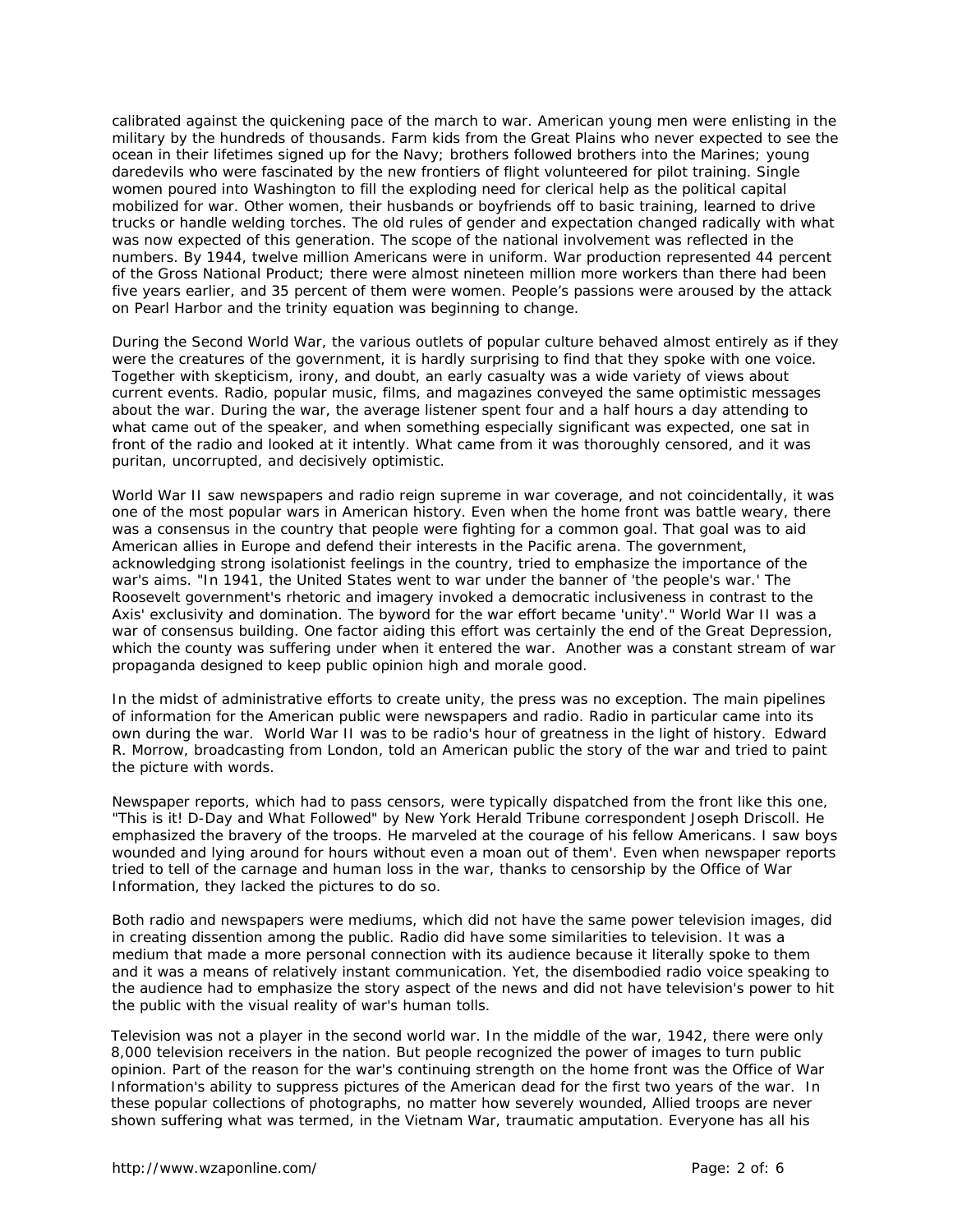limbs, his hands and feet and digits, not to mention expressions of courage and cheer. When they finally released more explicit pictures, it was a calculated effort to bolster support for the war because the public was war weary. They needed to maintain a desire to fight. Print and radio reports in World War II, while of course not all positive, were denied the impact that images would have given them. Without uncensored, visceral images, they centered around a more detached narrative. The relationship of Clausewitz's dominant tendencies was roughly equal. The government acted with reason and purpose, its political aims clear. General Eisenhower in Europe and General Douglas MacArthur in the Pacific became the icons of their time and became the symbols of the military leadership of the war along with the political leadership of Franklin Roosevelt. The exploits of General Patton and Admiral Nimitz captured on newsreels, which prefaced every movie, and were followed passionately by a curious population. President Roosevelt's "fire-side chats" offered reassurance to the news-hungry nation and re-assured people that their sacrifices were worth it. The nation was immersed in the war effort at every level.

Accentuating the positive was the tone through out the war. It was especially true in the early spring of 1945, when everyone's morale needed a special boost. The war had been going on for months, even years longer than expected. By that time, almost everyone had a relative killed, wounded, or knew someone who had. Raising and sustaining morale became all-important, and morale itself developed into one of the unique obsessions of the Allies in the Second World War. On the Allied front manufacturers of beer, chewing gum, and tobacco moved their products by arguing their indispensability to high morale. Letters home from soldiers and sailors were largely written to sustain the morale of the folks at home, to hint as little as possible at the real, worrisome circumstance of the writer. Many letters written to soldiers were cheerful and provided memories of home. The war required the enemy to be totally evil and the allies to be totally good, all of them. The opposition between this black and white was clear and uncomplicated, untroubled by subtlety or nuance, let alone irony or skepticism. The war served a generation of Americans as a myth, which enshrined their essential purity. In the absence of doubt, and with the positive enjoying constant emphasis, the view easily developed that Americans were by nature, by instinct really, morally wonderful.

The United States dominated global affairs in the years immediately after World War II. Victorious in that great struggle, its homeland undamaged from the ravages of war, the nation was confident of its mission at home and abroad. U.S. leaders wanted to maintain the democratic structure they had defended at tremendous cost and to share the benefits of prosperity as widely as possible. For them, as for publisher Henry Luce of Time magazine, this was the "American Century." For 20 years, most Americans remained sure of this confident approach. They accepted the need for a strong stance against the Soviet Union in the Cold War that unfolded after 1945. The ex-GIs had seen enough war and wanted peace. They had learned in their youth that the way to prevent war was to deter through military strength, and to reject isolationism for full involvement in the world. Therefore, they supported NATO, the United Nations, and the Department of Defense. They endorsed the growth of government authority and accepted the outlines of the welfare state, first formulated during the New Deal. They enjoyed the postwar prosperity that created new levels of affluence in the United States. As the Cold War unfolded in the decade and a half after World War II, the United States experienced phenomenal economic growth. The war brought the return of prosperity, and in the postwar period, the United States consolidated its position as the world's richest country. Increasingly Americans now considered themselves part of the middle class. The national spirit created by the very nature of World War II influenced the conduct of the war and the post-war period. America's confidence continued until Clausewitz's dominant tendencies shifted and changed the nature of war in Indochina.

Indochina was still another Cold War battlefield. France had controlled Vietnam since the middle of the 19th century, only to be supplanted by Japan during the Second World War. Meanwhile, Ho Chi Minh, a Vietnamese communist, sought to liberate his nation from colonial rule and took the American War for Independence as his model. After the Allies defeated the Japanese in 1945, they still had to deal with Ho Chi Minh. France, hoping to regain great-power status, insisted on returning to Vietnam. Ho refused to back down, and the war for liberation continued. The United States, eager to maintain French support for the policy of containment in Europe, provided France with economic aid that freed resources for the struggle in Vietnam. Even that assistance could not prevent French defeat in 1954. At an international conference in Geneva, Vietnam was divided, with Ho in power in the North and Ngo Dinh Diem, a Roman Catholic anti-communist in a largely Buddhist population, heading the government in the South. Elections were to be held two years later to unify the country.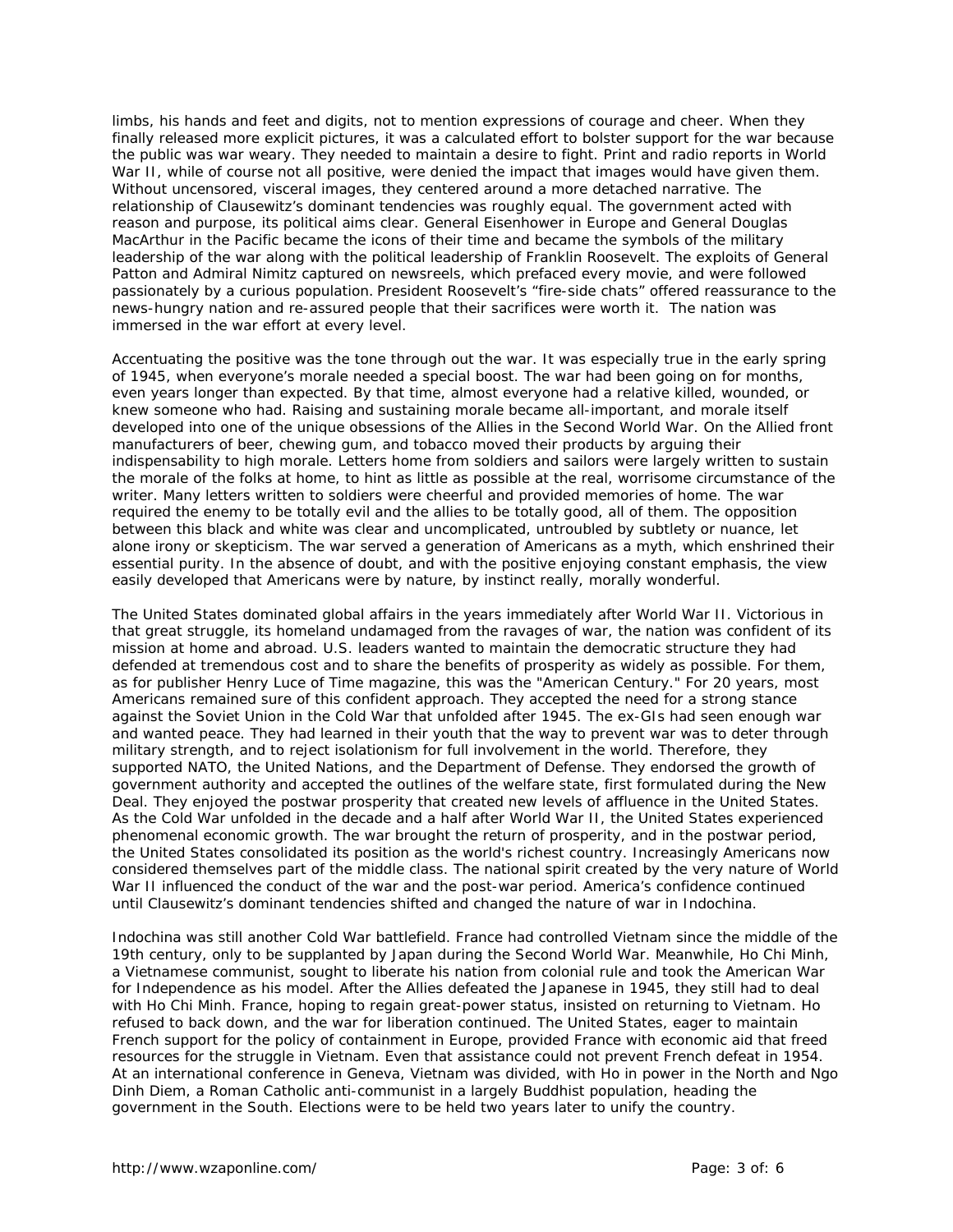Persuaded that the fall of Vietnam could lead to the fall of Burma, Thailand, and Indonesia, President Eisenhower backed Diem's refusal to hold elections in 1956 and began to increase economic and military aid. President Kennedy increased assistance, and sent small numbers of military advisors, but still the struggle between North and South continued. Diem's unpopularity culminated in his overthrow and death in 1963. The situation was more unstable than ever before. Guerrillas in the South, known as Viet Cong, challenged the South Vietnamese government, sometimes covertly, sometimes through the National Liberation Front, their political arm. Aided by North Vietnam, they gained ground, especially among the peasants in the countryside. Determined to halt communist advances in South Vietnam, President Johnson made the Vietnam War his own. After a North Vietnamese naval attack on two American destroyers, Johnson won from Congress on August 7, 1964, passage of the Gulf of Tonkin Resolution, which allowed the president to "take all necessary measures to repel any armed attack against the forces of the United States and to prevent further aggression." After his re-election in November 1964, he embarked on a policy of escalation. From 25,000 troops at the start of 1965, the number of soldiers, both volunteers and draftees, rose to 500,000 by 1968. A massive bombing campaign wrought havoc in both North and South Vietnam.

Americans did not see the victorious images of the World War II successes or grand battleships and great armies; instead, they saw burning victims, screaming children, violent explosions, and the overall great losses of American forces and carnage of the Vietnamese civilians. They did not just read about them, they saw them every night on their television screens in their living rooms. Americans began to realize this was a war that was being lost at the expense of great casualties. Images from the fronts dominated the public perception of the war. With grisly battles shown on television, Americans began to protest their country's involvement in the war. A shift in the trinity equation was occurring. The passion of the people was taking precedence over the professional military and over the government's policies. The trinity equation was beginning to change. The nature of war was changing and along with it the spirit of the nation. Such foreign policy specialists as George Kennan found fault with U.S. policies. Others argued that the U.S. had no strategy for ending the war. Americans watched, as the massive military campaign seemed to have no effect on the course of the war. Public dissatisfaction with U.S. policy, especially among the young, pressured Johnson to begin negotiating for peace.

Anti-war sentiment in 1968 led Johnson to renounce any intention of seeking another term. At the Democratic National Convention in Chicago, Illinois, protesters fought street battles with police. The chaos in the Democratic Party, especially after the murder of Robert Kennedy in June; white opposition to the civil rights measures of the 1960s; and the third-party candidacy of Alabama Governor George Wallace helped elect Republican Richard Nixon, who ran on a plan to extricate the United States from the war and to increase "law and order" at home.

While slowly withdrawing American troops, Nixon ordered some of the most fearful bombing in the war. He also invaded Cambodia in 1970 to cut off North Vietnamese supply lines, which passed through there to South Vietnam. This led to another round of protests and demonstrations, as students in many universities took to the streets. In one such demonstration, at Kent State University in Ohio, National Guard troops who had been called in to restore order panicked and killed four students. A cease-fire, negotiated for the United States by Nixon's national security adviser, Henry Kissinger, was finally signed in 1973. Although American troops departed, the war lingered on into the spring of 1975, when North Vietnam consolidated its control over the entire country. The war led many young Americans to question the actions of their own nation and the values it sought to uphold.

The postwar war began the instant that peace was proclaimed. The United States had difficulty arranging with the North Vietnamese and Vietcong the return of its 587 prisoners of war, at one point threatening to delay further troop withdrawals in the absence of cooperation. By the end of March 1973, the POWs had been released, returning home to receive the only heroes' welcome of the war, and all U.S. troops had been withdrawn.

The effects of the war have been more in the realm of affecting the national spirit than in tangible effects. Among a people accustomed to celebrating peace with ticker-tape parades, the end of the war left a deep residue of frustration, anger, and disillusionment. Veterans of the war came home to indifference, at best, and to acquisitions of being 'baby-killers' and being spit on, at worst. Many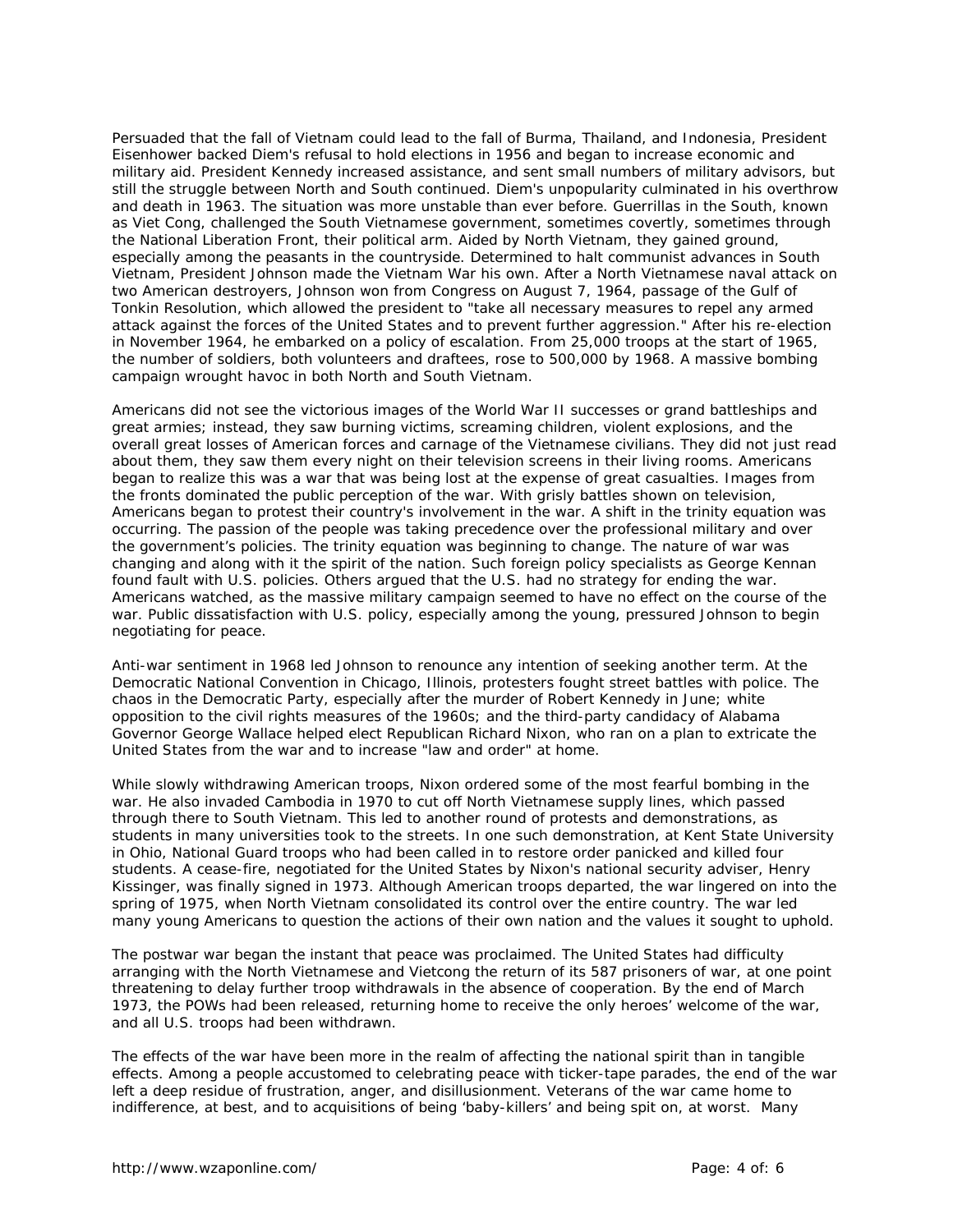veterans had difficulty re-adapting to society and turned to alcohol or drugs. Americans generally agreed that the war had been a senseless tragedy and a dark moment in the nation's history. Resentment and disillusionment smoldered beneath the surface, provoking a sharp reaction against nearly three decades of crisis diplomacy and global intervention. Even before the war had ended, the traumatic experience of Vietnam, combined with the apparent improvement of relations with the Soviet Union and China and a growing preoccupation with domestic problems, provided a drastic reordering of national priorities. The trinity equation had shifted further from the government. From the late 1940s to the 1960s, foreign policy had consistently headed its list of national concerns, but by the mid-1970s, it ranked well down the list. The Vietnam experience also provided strong opposition to military intervention abroad, even in defense of America's oldest and staunchest allies. Polls taken shortly before the fall of Saigon indicated that only 36 percent of American people felt is was important for the United States to make and keep commitments to other nations, and only 34 percent expressed willingness to send troops should the Russians attempt to take over West Berlin. A majority of Americans endorsed military intervention only in the defense of Canada.

The relationship of Clausewitz's dominant tendencies changed dramatically from that of World War II. The passion of the people took a greater precedence over military leadership while the role of political leadership remained about the same as during World War II. The political leadership was unable to rally the people in support of the war and the national spirit was greatly affected. On the political level, American failure in Vietnam brought important changes in the conduct of the nation's diplomacy, weakening all of those Cold War assumptions that had crystallized in the late 1940s, and guided American leaders through the late 1960s. The controversy over the war contributed to a softening of the policy of containment and accelerated a reaction against two decades of crisis diplomacy and intervention. Weary of the costs and burdens of the Cold War, Americans became skeptical about the use of force as an instrument of foreign policy and acquired a new sense of American power abroad.

For many, the presumption that American foreign policy was premised on a moral foundation was undermined. Americans had felt they could go almost any place and do almost anything after Word War II. Vietnam tested America's will to reshape the world in its own image and the claim of its citizens to be a special people. The battle between the war's supporters and those who demanded immediate withdrawal divided the nation. Many analysts claim that this debate produced the greatest fissure since the Civil War. The Vietnam War had a profound impact on a once-proud U.S. military establishment, calling into question its conviction, born of its decisive role in two world wars, that it was invincible; challenging, as perhaps nothing before in its history, its faith that the massive application of force was the solution to military problems.

By the mid-1980s, Americans began to discus the war. If they were willing to talk about Vietnam, Americans remained confused and divided about its implications for U.S. foreign policy. The war had produced indifference and a tendency toward withdrawal. Bitter memories of the war remained on the consciousness of Americans. Ten years after the end of the war, a majority of Americans still believed that intervention in Vietnam had been a mistake.

Throughout the history of the United States, war has been the primary impetus behind growth and development. It has been a source of American nationalism and encouraged political and social change. The relationship of Clausewitz's three dominant tendencies of war created a vector roughly equal between the people, the military, and the government during World War II. The nature by which World War II was prosecuted had created a national spirit of confidence that enabled America to grow, prosper, and promote foreign policy engagement. The American men and women who grew up in the Great Depression and who came of age in World War II devoted their adult years to the building of modern America. The unpopularity of the Vietnam War and the inability of the government to rally the people to support the war lead to the war being fought differently than World War II. The relationship of Clausewitz's three dominant tendencies of war during Vietnam created a vector that was closer to the passion of the people and further away from the military and the government than during World War II. The national spirit created during the Vietnam War caused Americans to question government and retreat from a policy of engagement in foreign policy. The comparison of World War II and of the Vietnam War clearly shows that the relationships between the basic dominant tendencies in Clausewitz paradoxical trinity, creates the collective national spirit during wartime and for some time after.